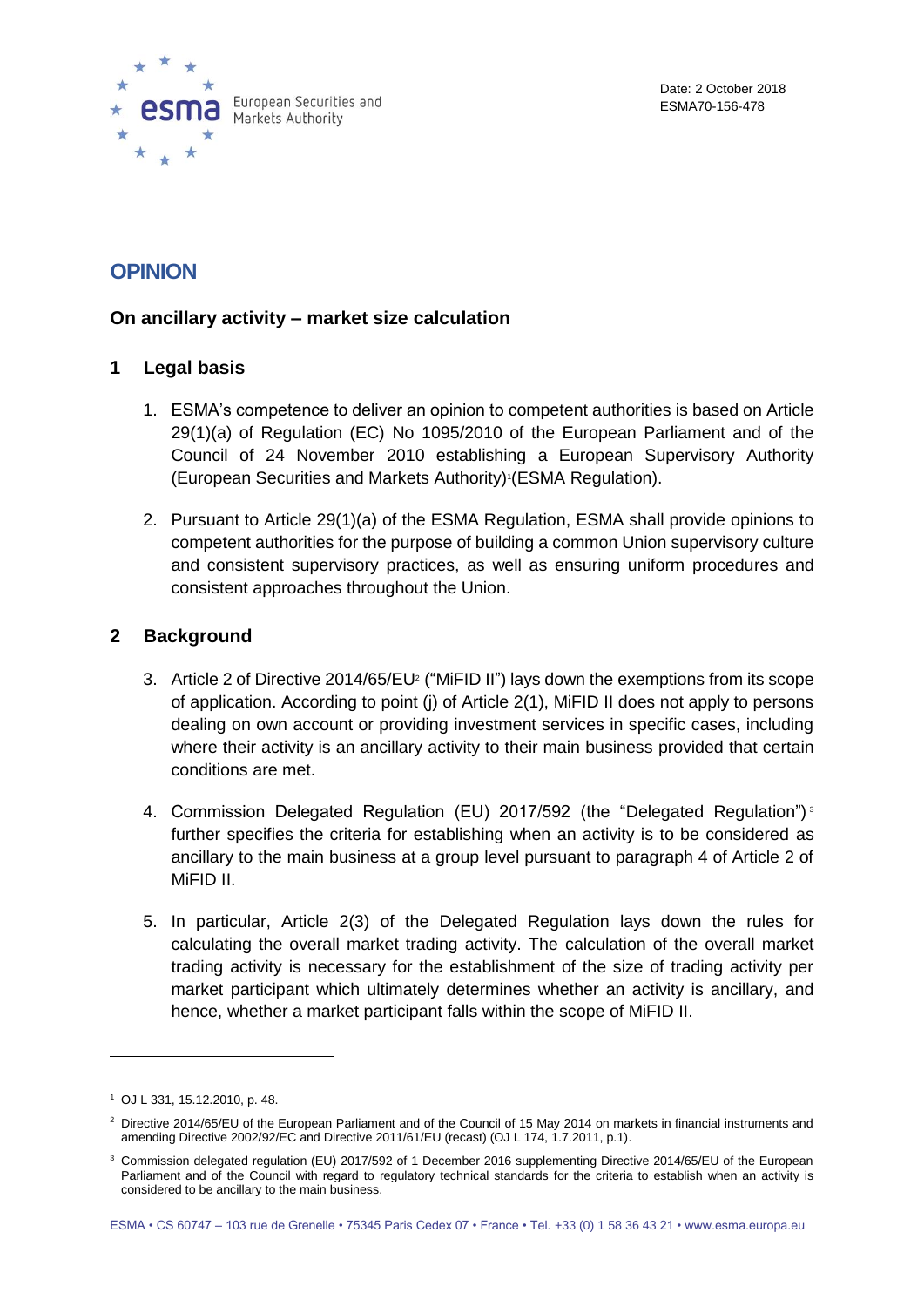

- 6. However, it is challenging for national competent authorities and market participants to determine the market size figures since there is no centralised recording of onvenue and off-venue transactions for commodity derivatives and emission allowances which is publicly available.
- 7. As a result, national competent authorities and market participants have asked ESMA to provide guidance for the determination of the market size figures to ensure the correct application of Article 2(3) of the Delegated Regulation.
- 8. ESMA has considered that such guidance will contribute positively to the consistency of supervisory practices and will ensure a uniform approach throughout the Union, as a result of which, ESMA has decided to issue this Opinion.

# **3 Opinion**

9. The guidance of ESMA is based on the methodology for the assembling of data described below. ESMA is aware that the data used for the guidance may bear some inherent limitations, including in respect of its accuracy and completeness. Therefore, competent authorities may consider any alternative data which market participants may provide for the purpose of application of Article 2(3) of the Delegated Regulation.

#### *General methodology*

 $\overline{a}$ 

- 10. The data for the calculation of the on-venue market size was collected from the trading venues located in the EEA and is provided for the total of 2015, the second half of 2016, and for the total of 2017.
- 11. The data for the calculation of the OTC market size is based on reports submitted to the Trade Repositories (TRs) under Regulation (EU) No 648/2012<sup>4</sup> . The computations have used the methodology specified in the consultation paper on the public data methodology review<sup>®</sup>. Minor adjustments have been made when the availability of data required such adjustments. These data were calculated and annualised based on the second half of 2016 and for a 3-month period during 2017.
- 12. Given the partial availability of data, ESMA understands that the approximation of the total market size for 2016 and 2017 could be achieved by annualising the figures, and for the year 2015, assuming a similar proportion for OTC and on-venue activity during all years.

<sup>4</sup> Regulation (EU) No 648/2012 of the European Parliament and of the Council of 4 July 2012 on OTC derivatives, central counterparties and trade repositories (OJ L201, 27.7.2012, p.1).

<sup>5</sup> https://www.esma.europa.eu/sites/default/files/library/2016-1661\_consultation\_paper\_on\_tr\_public\_data\_under\_emir.pdf.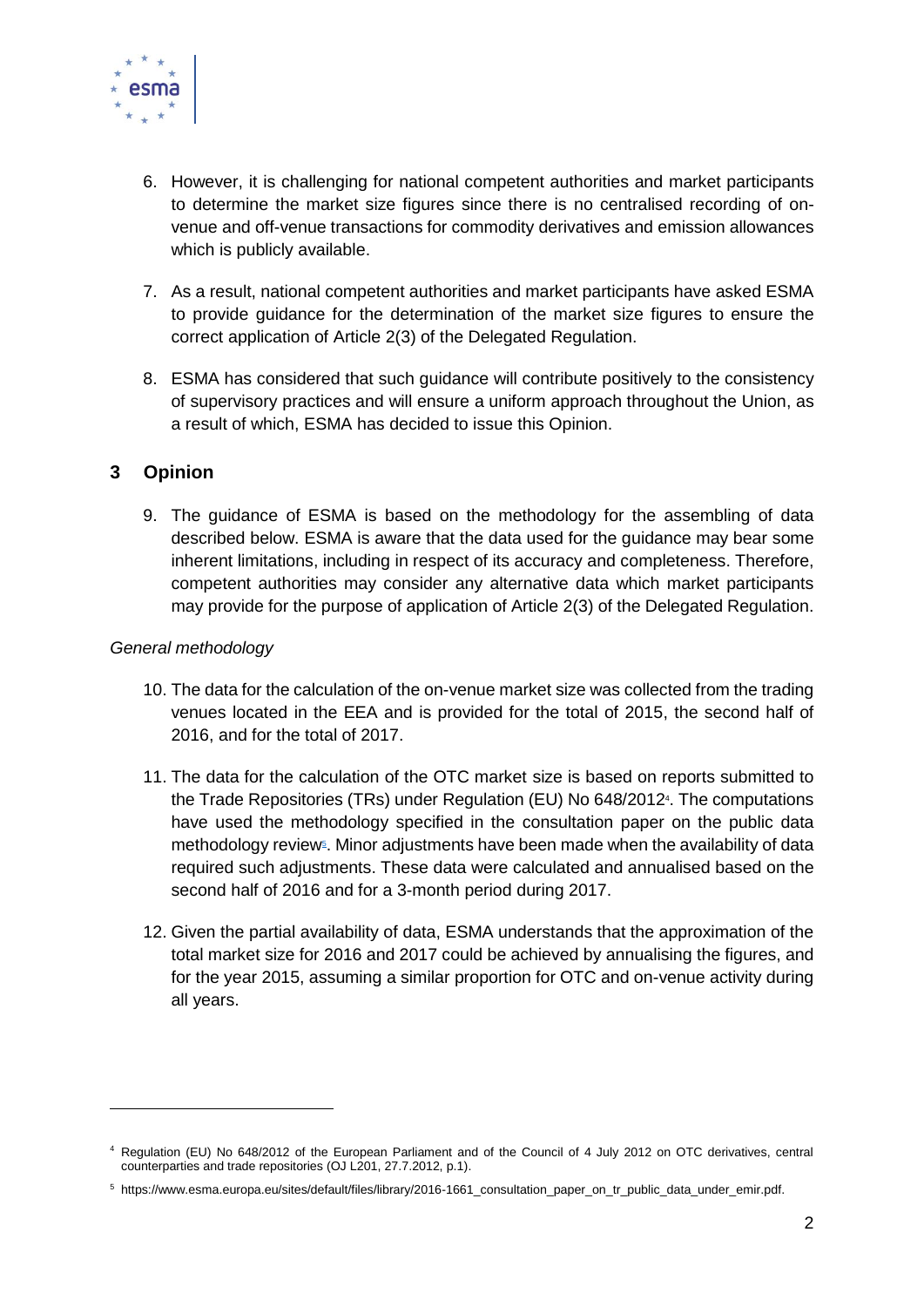

- 13. Since the OTC figures for the year 2017 were estimated based on a 3-month period and included summer months which may be characterised by less volume traded, the data should be taken with precaution.
- 14. The total market size for both on-venue and OTC markets, i.e. gross notional value traded was calculated on a dual-sided basis, that is both buyers' and sellers' notional values of each transaction was added to establish a gross notional value traded. This ensures comparability with the approach undertaken by market participants when calculating the size of their own commodity derivatives activity.
- 15. For the calculation of the notional amount of ETD option contracts the following formula was used:

Notional amount of ETD option contracts  $=$ lot size ────────── \* quantity<sup>7</sup> \* strike price<br>multiplier<sup>6</sup>

The same formula should be used for the calculation of the numerator by market participants performing the ancillary activity test.

#### *Data quality measures*

- 16. For TR data the following reconciliation procedure was applied. Each trade was classified into (I) single-sided (one reporting counterparty in the EEA) or double-sided (two reporting counterparties in the EEA) reports. The double-sided reports were (II) reconciled by selecting one of the two reports when possible (due to data issues this was not always the case), for the (III) unreconciled double-sided reports the notional was halved (i.e. the assumption was made that counterparties reported their transactions but did not use the same trade identifier). Then the single-sided market size was calculated, i.e. aggregation of the notional of the (I) single-sided reports and (II/III) double-sided reports. In the second step, this single-sided market size was doubled in order to provide the total volume traded.
- 17. With the aim of ensuring that the data provided by TRs is of sufficient quality, outliers have been identified and removed from the aggregation. Outlier thresholds were calculated according to several characteristics (e.g. instrument type) of the derivative reported. For this calculation ESMA considered any observation as an outlier that had a larger notional amount than the mean plus 3 times the standard deviation (lognormalized). The previous published note included a higher threshold which was adjusted reflecting the more granular selection of the outlier defining columns which now include commodity base and commodity details.

 $\overline{a}$ 

<sup>&</sup>lt;sup>6</sup> Multiplier: number of underlying instruments to be delivered for one contract

<sup>7</sup> Quantity: number of contracts traded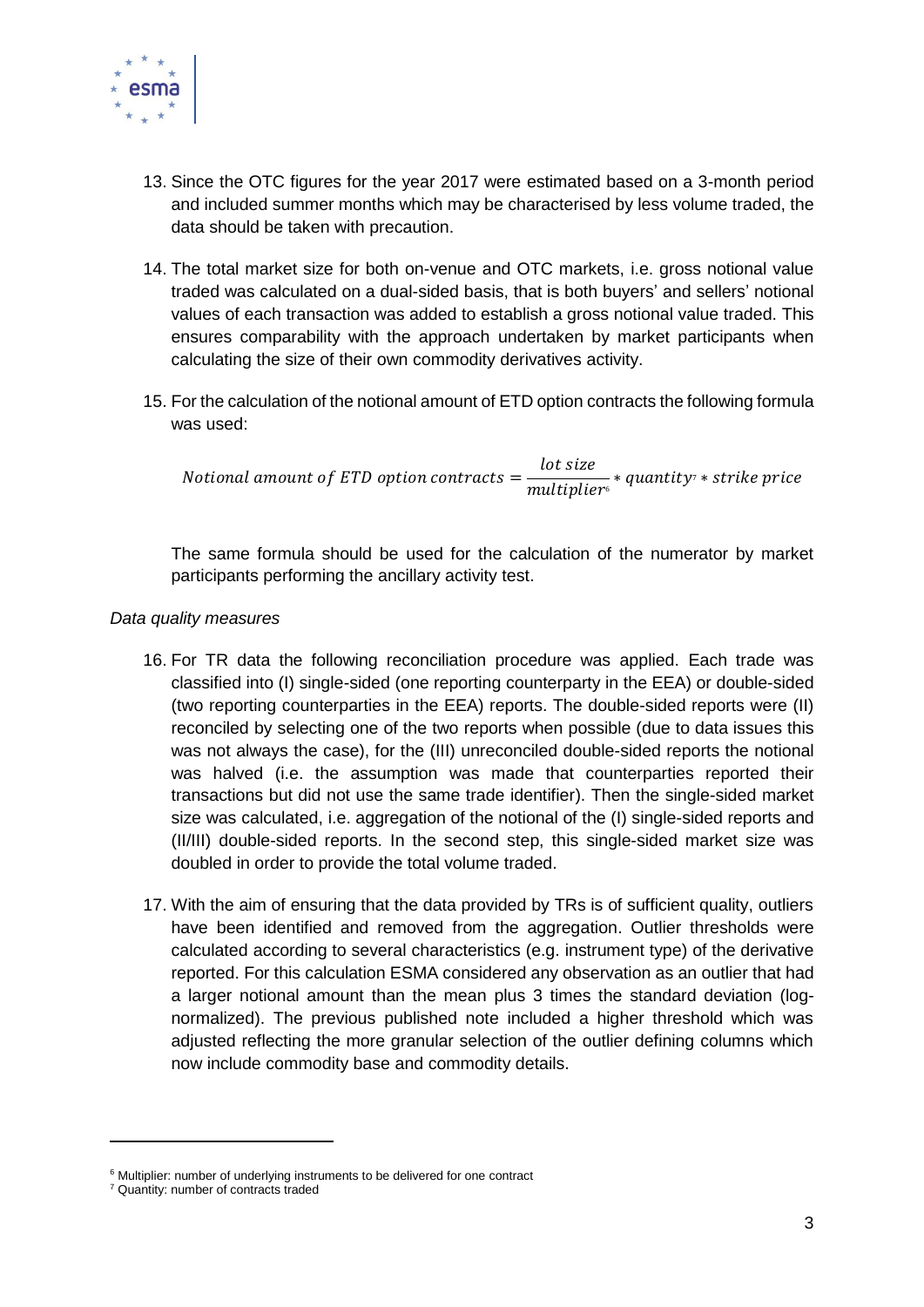

18. In terms of outlier detection in the data reported by trading venues, large values were affirmed for a second time with the reporting entities.

#### *Asset classes specifications*

- 19. In accordance with Article 2(1) of the Delegated Regulation, the market sizes are provided for the following asset classes: agricultural products, metals, oil and oil products, coal, gas, power, emission allowances and derivatives thereof and other commodities.
- 20. For OTC data<sup>®</sup> retrieved from TRs, the relevant classes of commodity derivatives were defined as follows:
	- a. Agricultural products: "commodity base" reported as 'AG' and "commodity details" reported as 'GO' (grains oilseeds), 'DA' (dairy), 'LI' (livestock), 'FO' (forestry) or 'SO' (softs)
	- b. Metals: "commodity base" reported as 'ME' and "commodity details" reported as 'PR' (precious) or 'NP' (non-precious)
	- c. Oil and oil products: "commodity base" reported as 'EN' (energy) and "commodity details" reported as OI (oil)
	- d. Coal: "commodity base" reported as EN (energy) and "commodity details" reported as CO (coal)
	- e. Gas: "commodity base" reported as EN (energy) and "commodity details" reported as NG (natural gas)
	- f. Power: "commodity base" reported as EN (energy) and "commodity details" reported as EL (electricity) or IE (inter-energy)
	- g. Emission allowances and derivatives on emission allowances: "commodity base" reported as EV (environment) and "commodity details" reported as EM (emissions)
	- h. Other commodities: "commodity base" reported as FR (freights), IN (index) or EX (exotic) as well as "commodity base" reported as EV (environment) and "commodity details" reported as WE (weather).
- 21. Commodity ETD data was determined on the basis of the data collected from trading venues. Such data was defined as follows<sup>9</sup>:

 $8$  Reference period 01 July 2016 – 31 December 2016 and 01 May 2017 – 31 July 2017.

<sup>&</sup>lt;sup>9</sup> The selected value considered refer only to the fields that were populated with data.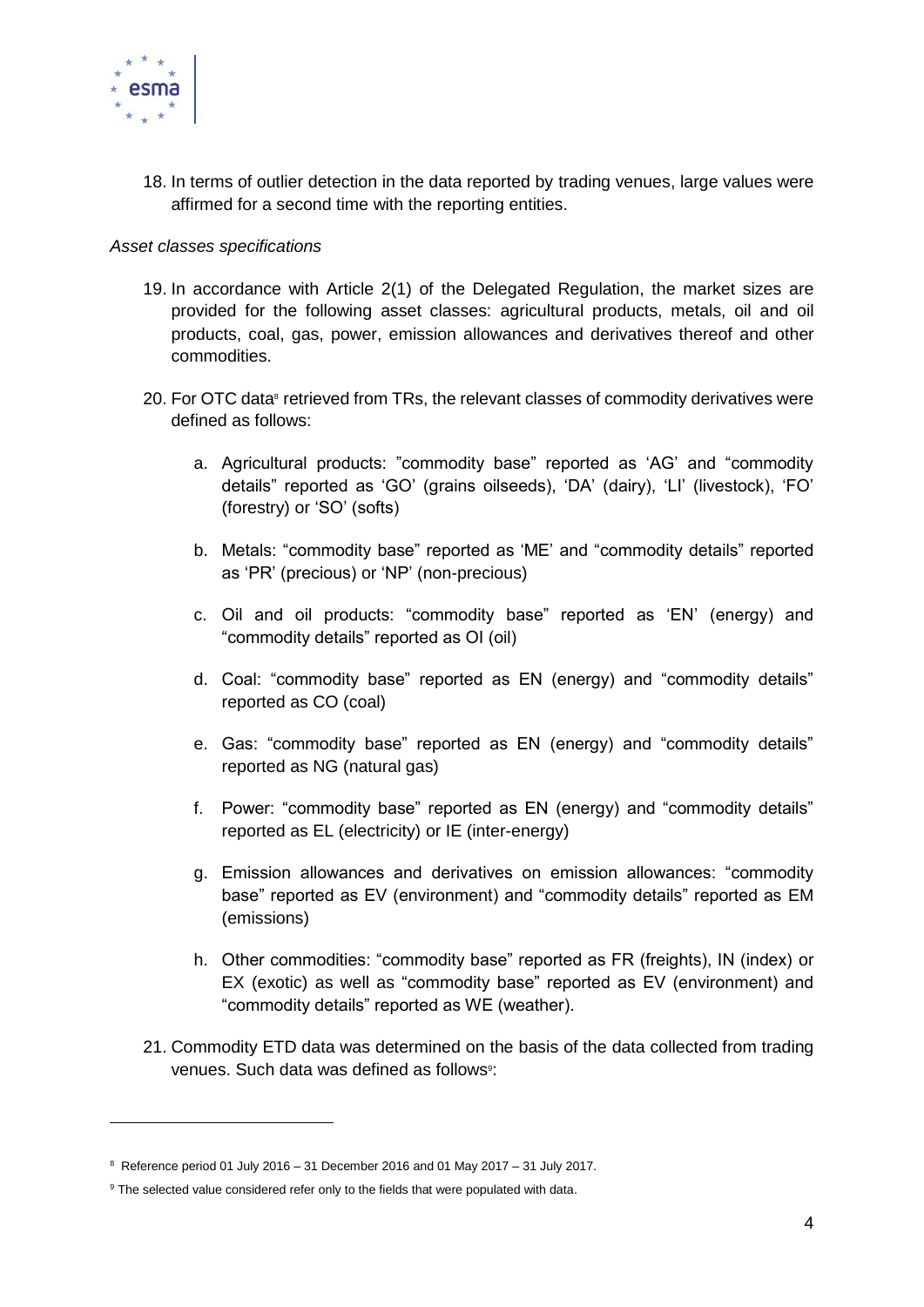

- a. Agricultural products: class reported as "commodity derivatives" and "underlying type" reported as 'AGRI'
- b. Metals: class reported as "commodity derivatives" and "underlying type" reported as 'METL'
- c. Oil and oil products: class reported as "commodity derivatives", "underlying type" reported as 'NRGY' (energy) and field "energy type" populated with 'OILP' (oil), 'OtherBioFuels'
- d. Coal: class reported as "commodity derivatives", "underlying type" reported as 'NRGY' (energy) and field "energy type" populated with 'COAL'
- e. Gas: class reported as "commodity derivatives", "underlying type" reported as 'NRGY' (energy) and field "energy type" populated with 'NGAS' (natural gas)
- f. Power: class reported as "commodity derivatives", "underlying type" reported as 'NRGY' (energy) and field "energy type" populated with 'ELEC' (electricity)
- g. Emission allowances and derivatives on emission allowances: class reported as "emission allowances" and "derivatives emission allowances"
- h. Other commodities: class reported as "C10 derivatives".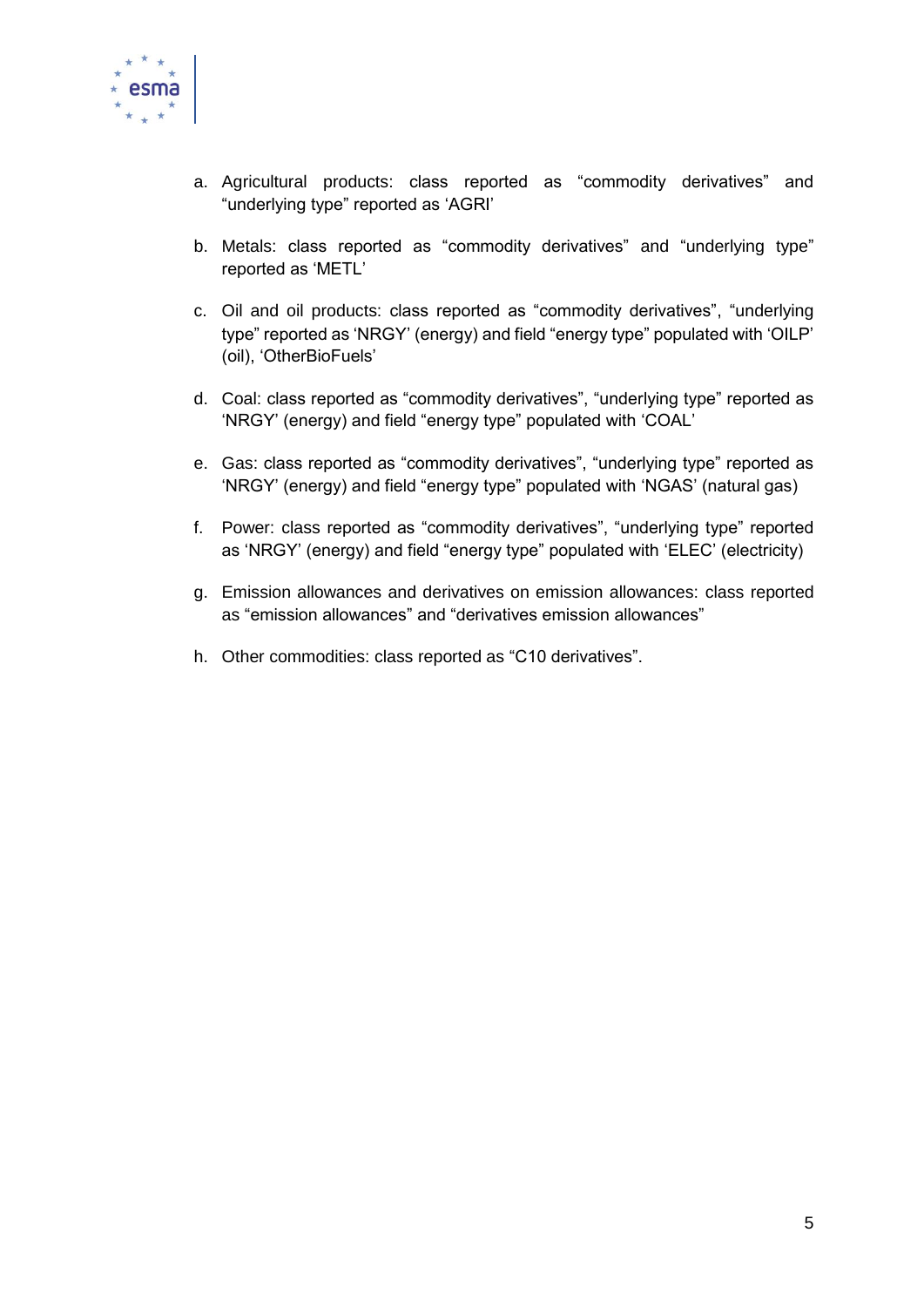

### **4 Estimates**

#### **Values in million EUR, double-sided, annualised**

#### **2017 estimates**

*- source: 12 months ETD data collected from the trading venues and annualised OTC totals based on 3 months (Jul'17-Sep'17) from EMIR reporting*

| <b>Class</b>                                          | <b>ETD</b> | <b>OTC</b> | <b>TOTAL</b> |
|-------------------------------------------------------|------------|------------|--------------|
| Metals                                                | 24,871,559 | 6,574,209  | 31,445,768   |
| Oil                                                   | 41,719,988 | 2,933,111  | 44,653,099   |
| Coal                                                  | 228,777    | 15,995     | 244,772      |
| Gas                                                   | 666,315    | 112,793    | 779,108      |
| Power                                                 | 292,466    | 63,753     | 356,219      |
| Agriculture                                           | 918,714    | 1,591,087  | 2,509,801    |
| Other $C(10)$                                         | 17,966     | 1,772,815  | 1,790,781    |
| <b>Emission allowances</b><br>and derivatives thereof | 86,915     | 2,703      | 89,618       |

#### **2016 estimates**

*- source: annualised 6 months (Jul'16-Dec'16) ETD data collected from the trading venues and annualised OTC totals based on 6 months (Jul'16-Dec'16) from EMIR reporting*

| <b>Class</b>               | <b>ETD</b> | <b>OTC</b> | <b>TOTAL</b> |
|----------------------------|------------|------------|--------------|
| Metals                     | 18,457,668 | 5,933,598  | 24,391,266   |
| Oil                        | 34,031,034 | 4,896,606  | 38,927,640   |
| Coal                       | 285,336    | 173,524    | 458,860      |
| Gas                        | 533,666    | 598,940    | 1,132,606    |
| Power                      | 359,720    | 519,390    | 879,110      |
| Agriculture                | 1,111,462  | 1,730,626  | 2,842,088    |
| Other $C(10)$              | 17,980     | 920.276    | 938,256      |
| <b>Emission allowances</b> |            |            |              |
| and derivatives thereof    | 60,760     | 4,978      | 65,738       |

# **2015 estimates**

*- source: 12 months data collected from trading venues, OTC figures are unavailable for this period*

| <b>Class</b>                                          | <b>ETD</b> |  |
|-------------------------------------------------------|------------|--|
| Metals                                                | 21,601,715 |  |
| Oil                                                   | 33,732,345 |  |
| Coal                                                  | 183,756    |  |
| Gas                                                   | 743,103    |  |
| Power                                                 | 267,384    |  |
| Agriculture                                           | 1,019,671  |  |
| Other $C(10)$                                         | 26,420     |  |
| <b>Emission allowances</b><br>and derivatives thereof | 92,817     |  |